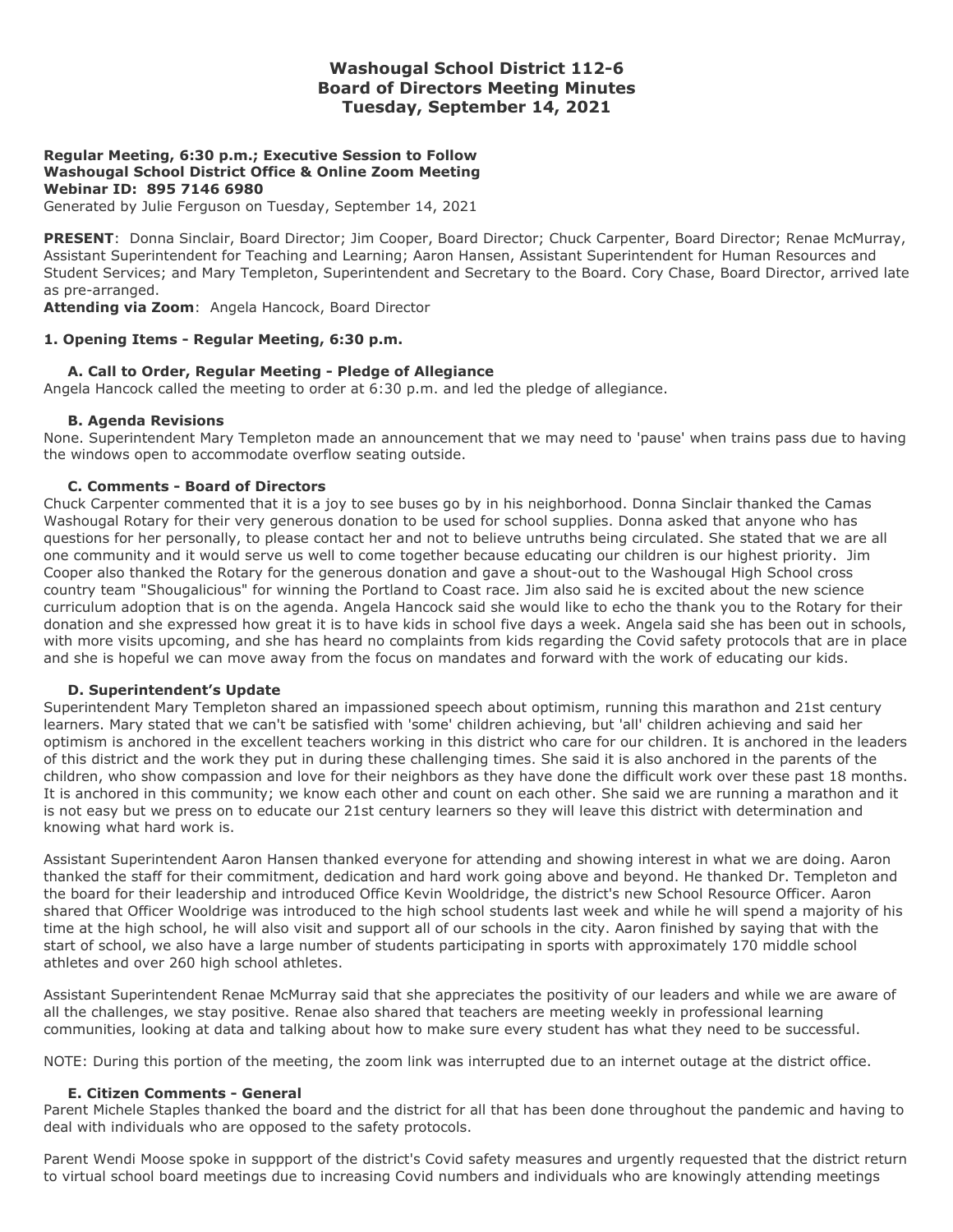and rallies while Covid positive.

Washougal resident Mimi Latta stated how much she appreciates and supports the job of the school board and she chose to attend the meeting when she heard that the Proud Boys had attended the last meeting and wanted to express that their ideologies are not what the majority of Washougal thinks.

NOTE: The zoom meeting came back online for most participants at this point in the meeting.

Washougal resident Melissa McIlwain spoke in opposition of how the board is running the district and how hypocritical the policies are. She stated that there is 'your' science and 'my' science and she pulled her children out of the district because she doesn't agree with what is happening.

Ellie said that she would like to educate the board on some Revised Codes of Washington (RCWs) and proceeded to cite several regarding assault, strangulation and suffocation of children.

Melanie Wilson submitted written comment sharing her support of the approach the board is taking to the equity issue and stated that creating an equitable environment for all students benefits everyone. She shared that communication, including question and answer sessions by school officials, would help to dispel fears and put controversies to rest.

David Young submitted written comment urging the school board to make decisions regarding Covid-19 that adhere to guidance issued by the U.S. CDC and WA State Department of health, stating that it is always best to "follow the science." He also shared his support of Policy 0050 "Equity, Diversity and Inclusion" with the caution that this is a challenging topic and one ripe for misstatements and misunderstandings so he hopes that the board will ensure that school staff have adequate procedures and training and there be a plan/process/protocol in place for handling student or parental objections resulting form the difficult conversations.

Terri Niles submitted written comment sharing that what is happening at school board meetings and at public schools is disheartening and thanked the board for standing with the parents of this community in doing what is recommended by healthcare professionals and also for the efforts to make our schools a welcoming and inclusive place for all.

Joshuia Loehr submitted written comment advising that sectarian controls or rituals such as anybody not wearing a cross (or a facemask) will not be admitted cannot be enforced and will be optional and all proclaimed emergency rules around distance and wardrobe rules are null and void.

Washougal Moms submitted written comment stating that they do not agree with the updated releases about covid protocols and those concerned about sickness should attend meetings through zoom and let more public into the space, nor do they agree with children wearing masks or being tested for Covid. They also accused two board members of violating board policies related to criticizing the public and talking about board issues outside of the boardroom.

Logan Boydell submitted written comment stating that it is despicable that a sitting board member would conspire with a teacher to spread disinformation and divisive messaging through letters to the editor of local media outlets. He stated that there is no right wing conspiracy getting paychecks from the Koch Brothers, but concerned parents and members of the community who disagree with you, or love the Constitutional Republic and that doesn't make them racist white nationalists.

Board President Cory Chase arrived and apologized for being late and thanked the other board directors for filling in for him.

## **2. Consent Agenda**

Board members received and reviewed these documents in advance of the meeting.

## **A. Minutes (August 24, 2021)**

#### **B. Accounts Payable**

Vouchers audited and certified by the auditing officer as required by RCW 42.24.080, and those expense reimbursement claims certified as required by RCW

42.24.090, have been recorded on a listing which has been made available to the board. As of this date the board, by a unanimous vote, does approve for

payment those vouchers included in the below list and further described as follows:

General Fund

Warrant Numbers 246733 through 246766, totaling \$202,183.59 (Pay date: 8-24-21) Warrant Numbers 246767 through 246773, totaling \$46,353.05 (Pay date: 8-24-21) Warrant Numbers 246788 through 246818, totaling \$82,547.28 (Pay date: 8-30-21) Warrant Numbers 246819 through 246822, totaling \$14, 420.03 (Pay date: 8-30-21) Warrant Numbers 246823 through 246833, totaling \$52,560.83 (Pay date: 9-7-21) ACH Numbers 202100222 through 202100223, totaling \$2,418.40 (Pay date: 8-31-21) Manual Checks #56, totaling \$44,849.61 (Pay date: 8-10-21) Manual Checks #56, totaling \$19,352.48 (Pay date: 8-10-21)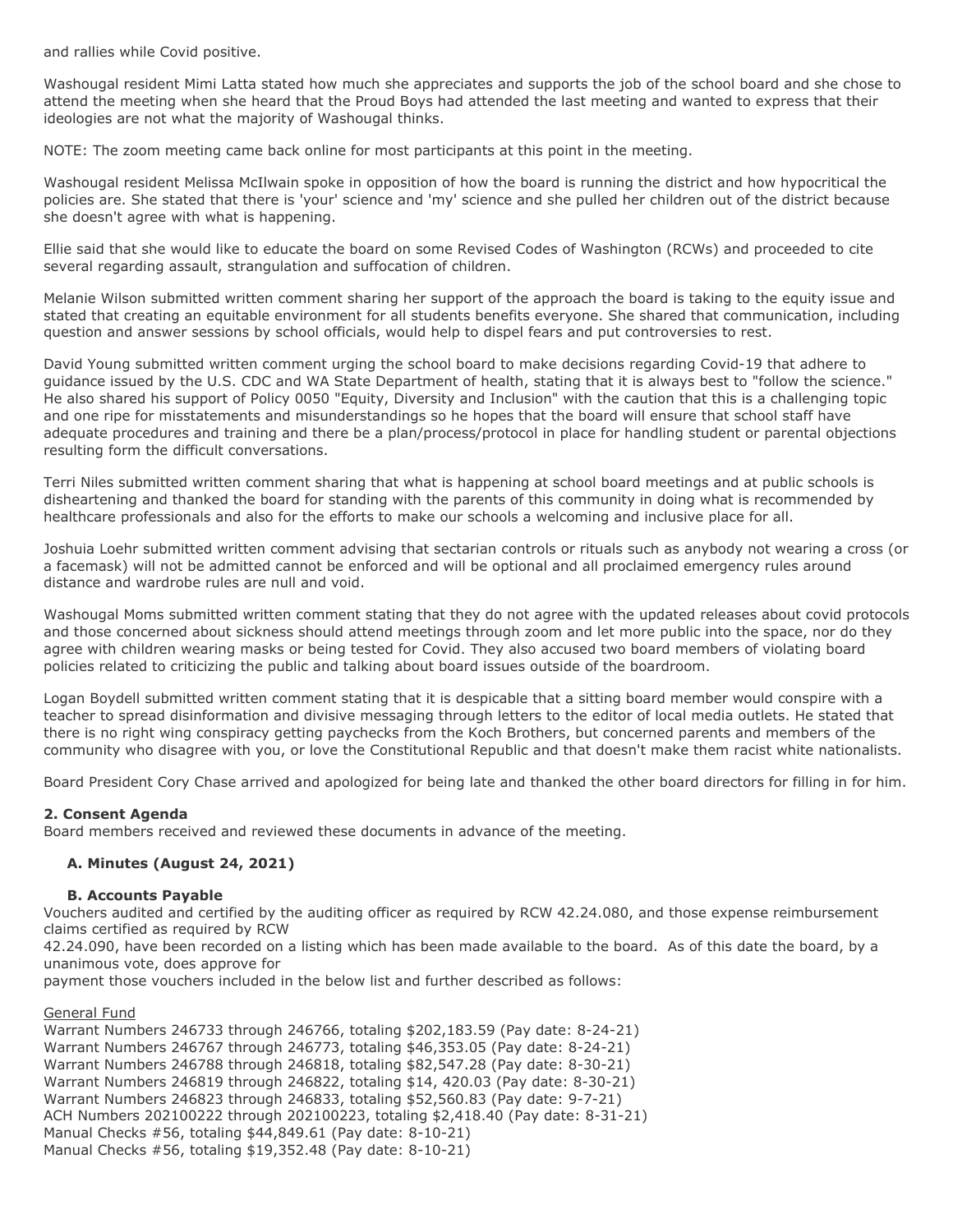#### **C. Payroll (August 2021)** General Fund (\$3,341,149.67) Warrant Numbers N/A, totaling \$0 (Pay date: August 31, 2021) Warrant Numbers 246774 - 246787, totaling \$575,141.46 (Pay date: August 31, 2021) ACH Numbers 202100220 - 202100221, totaling \$16,482.42 (Pay date: August 31, 2021) Non-Warrants, totaling \$2,749,525.79 (Pay date: August 31, 2021)

# **D. Contracts**

# **E. Budget Status (July 2021)**

# **F. Personnel**

# Appointments:

Johnnie Jones, Assistant Football, WHS, effective 8/18/21 Shaysie Kuntz, Assistant Volleyball, CCMS, effective 8/23/21 Elizabeth Bertsch, Assistant Volleyball, JMS, effective 8/23/21 Denise Croucher, Swim, WHS, effective 8/25/21 Samantha Arnold, Para, WHS, effective 8/31/21 Shaysie Kuntz, Para, WHS, effective 8/31/21 Renata Hankins, Para, HES, effective 8/31/21 Perri Prince, Para, CRGE, effective 8/31/21 Jeffrey Tan, Tech Support Assistant - Temp, DO, effective 8/31/21 Frances Cardon, Night Custodian, CCMS, effective 8/31/21 Cheryl Snedeker, Night Custodian, HES, effective 8/31/21 Christina Levy, Dispatcher/Router, BB, effective 8/27/21 Sharon Campbell, FS: Cook/Cashier, GES, effective 8/31/21 Sandy Stevens, FS: Cook/Cashier, CRGE/JMS, effective 8/31/21 Nataliya Nahurska, FS: Cook/Cashier, CRGE/JMS, effective 8/31/21 Jacqueline Olson, FS: Cook/Cashier, HES, effective 8/31/21 Catherine Boettcher, FS: Cook/Cashier, WHS, effective 8/31/21 Stanelle Perry, FS: Cook/Cashier, WHS, effective 8/31/21 Amanda Trolinger, FS: Cook/Cashier, WHS, effective 8/31/21 Jason Kero, FS: Kitchen Assistant, CRGE/JMS, effective 8/31/21 Sidney West, FS: Kitchen Assistant, GES, effective 8/31/21 Susan Zajack, FS: Kitchen Assistant, HES, effective 8/31/21 Anthony Barrett, Para, JMS, effective 8/31/21 Christina Buehler, Para, JMS, effective 8/31/21 Maria Fernanda Garcia Lay, Para, JMS, effective 8/31/21 Bethany Pitts, Bus Driver, BB, effective 8/31/21 Curt Hader, Bus Driver, BB, effective 8/31/21 Megan Seiber (Huff), Bus Driver, BB, effective 8/31/21 Avira Aryani, Playground Assist, CHS, effective 9/8/21 Katlynn Stalheim, Playground Assist, HES, effective 9/13/21

# Resignations:

Rhonda Nester, Para, WHS, effective 8/20/21 Josie Mattison, Cook/Cashier, GES, effective 8/20/21 Scott Dizmang, Wrestling, CCMS, effective 8/25/21 Katie Hofsess, Volleyball, JMS, effective 9/7/21 Heather McFadden, Para, CRGE, effective 8/31/21 Nikki Adler, Playground Assist, CHS, effective 8/27/21

# Retirements:

Betty Millington, Para, WHS, effective 8/24/21

# **G. Donations**

Camas-Washougal Rotary Club, \$2,000.00 for school supplies.

# **H. Minimum Basic Education**

# **I. Update 2021-22 Adult Meal Prices**

# **J. Apple Laptop Purchase 2021-22**

# **K. Approval of Consent Agenda**

Chuck Carpenter moved to approve the consent agenda as presented, and Donna Sinclair seconded. The motion carried unanimously.